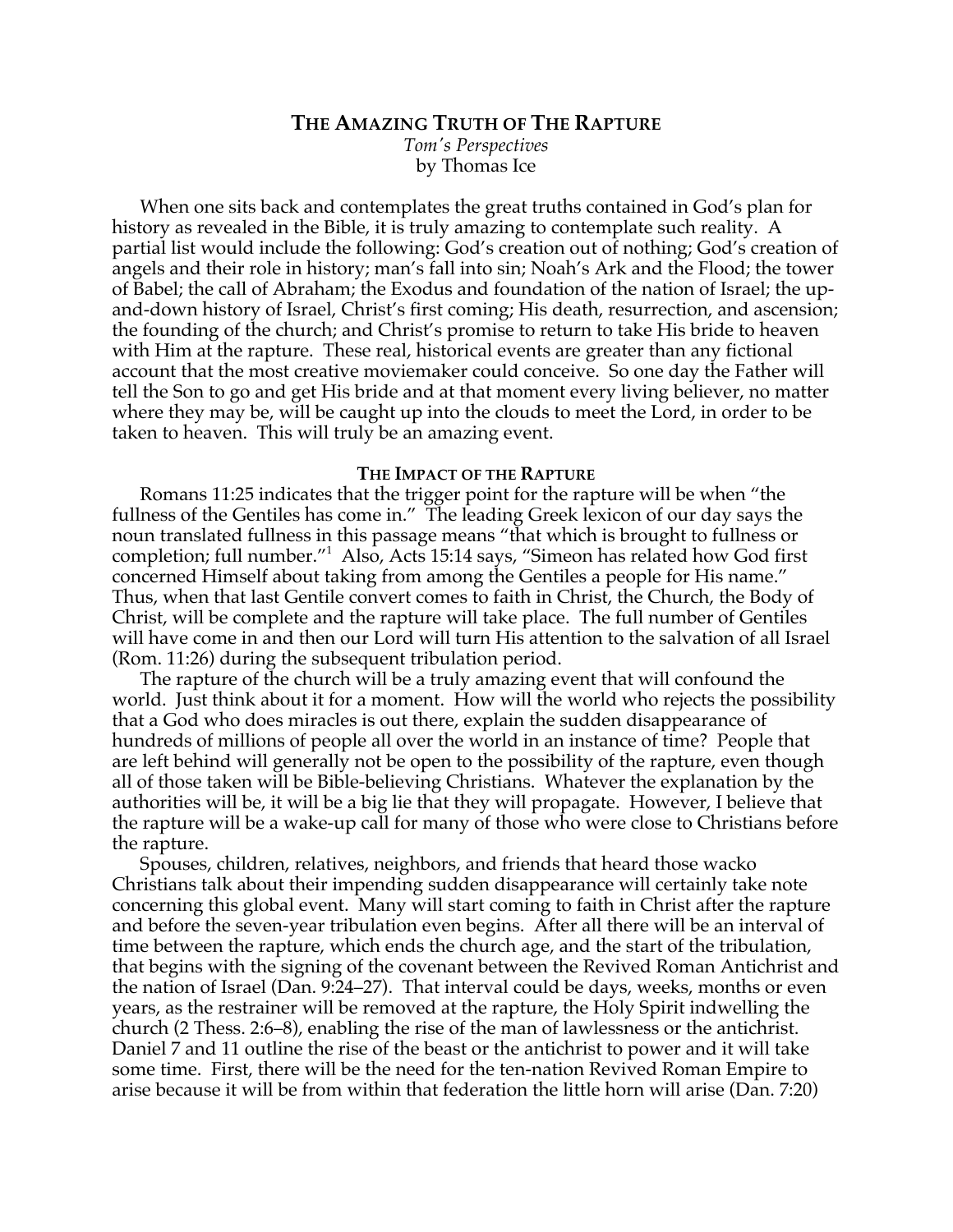who is the antichrist. This will take some time. Then the antichrist will either negotiate or impose the seven-year covenant with Israel (Dan. 9:27) and the tribulation will begin.

The interval between the rapture and the start of the tribulation will likely be a year or more for all of these events leading up to the start of the tribulation to begin. I believe that God the Holy Spirit will be drawing many to belief in Jesus as the Messiah even before the tribulation begins. It appears to me that the rapture event will spark a great ingathering of souls to faith in Christ since it will be an amazing display of God's miraculous power in conjunction with a move of the Holy Spirit drawing individuals to faith in Christ by opening their minds to receive the gospel message (Acts 16:14). Also, it appears hundreds of millions of people will be saved during the tribulation itself as noted in Revelation 7:9, "I looked, and behold, a great multitude, which no one could count from every nation and all tribes and peoples and tongues, standing before the throne and before the Lamb, clothed in white robes, and palm branches were in their hands."

#### **A PROPER ATTITUDE TOWARD THE RAPTURE**

What is the proper attitude that believers should have as the bride waits for her Groom? First, it is not a proper attitude to want the amazing rapture to occur so that we can escape responsibilities here on earth. I recall in Seminary, right before a Greek exam, one of my fellow students declared as follows: "I don't have any problems the rapture would not solve right now." The rapture is an escape from the wrath of God, but it is not meant to be an escape from responsibility. It is true that "the anxious longing of creation waits eagerly for the revealing of the sons of God" (Rom. 8:19). And that "we ourselves, having the first fruits of the Spirit, even we ourselves groan within ourselves, waiting eagerly for our adoption as sons, the redemption of our body" (Rom. 8: 23). This is true because we experience the pain of living under the curse in a fallen world and daily hope for the redemption of the body at the rapture.

Woven throughout the New Testament Epistles are the present motivational messages about how the any-moment return of the Bridegroom for His bride enables us to persevere in the faith at this present time in order to please Him. I am especially struck by what the Apostle Peter says in 1 Peter chapter one. Peter repeatedly encourages his fellow Jewish believers to endure present hardships in light of their future inheritance they will receive in Christ. He tells us that our inheritance is "reserved in heaven for you" in verse 4; that it is "a salvation ready to be revealed in the last time" in verse 5; and that this salvation "may be found to result in praise and glory and honor at the revelation of Jesus Christ; and though you have not seen Him, you love Him" in verses 7 and 8. Peter continues in chapter one to admonish Jewish believers as follows: "Therefore, gird your minds for action, keep sober *in spirit,* fix your hope completely on the grace to be brought to you at the revelation of Jesus Christ" (1 Pet. 1:13). We see that Peter's basis, like the other writers of the New Testament Epistles, is to encourage believers to persevere in the present by maintaining a focus on our future with Christ. This goes against the thinking of many within the church today, who think that we cannot talk about Bible prophecy and the future because we are dealing with issues in the present. This is incorrect! The inspired writers of the New Testament Epistles knew that God's plan for the church is to have a firm grip on where we are going in the future so that believers will have a great confidence and hope in the present.

The Apostle John has the same mentality that we found in Peter when he says the following: "Beloved, now we are children of God, and it has not appeared as yet what